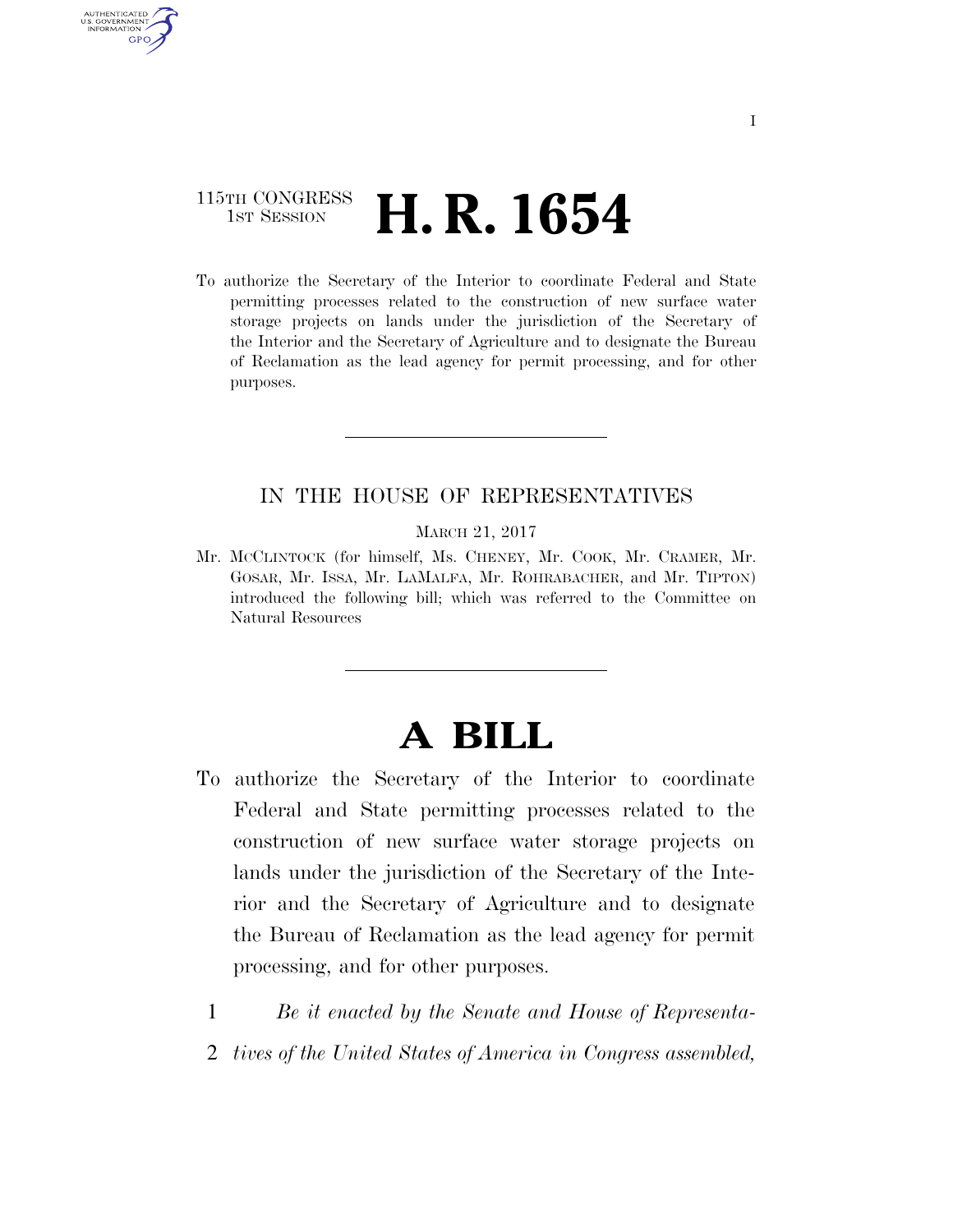#### **SECTION 1. SHORT TITLE.**

 This Act may be cited as the ''Water Supply Permit-ting Coordination Act''.

## **SEC. 2. DEFINITIONS.**

In this Act:

 (1) BUREAU.—The term ''Bureau'' means the Bureau of Reclamation.

8 (2) COOPERATING AGENCIES.—The term "co- operating agency'' means a Federal agency with ju- risdiction over a review, analysis, opinion, statement, permit, license, or other approval or decision re- quired for a qualifying project under applicable Fed- eral laws and regulations, or a State agency subject 14 to section  $3(c)$ .

 (3) QUALIFYING PROJECTS.—The term ''quali- fying projects'' means new surface water storage projects in the States covered under the Act of June 17, 1902 (32 Stat. 388, chapter 1093), and Acts supplemental to and amendatory of that Act (43 U.S.C. 371 et seq.) constructed on lands adminis- tered by the Department of the Interior or the De- partment of Agriculture, exclusive of any easement, right-of-way, lease, or any private holding.

 (4) SECRETARY.—The term ''Secretary'' means the Secretary of the Interior.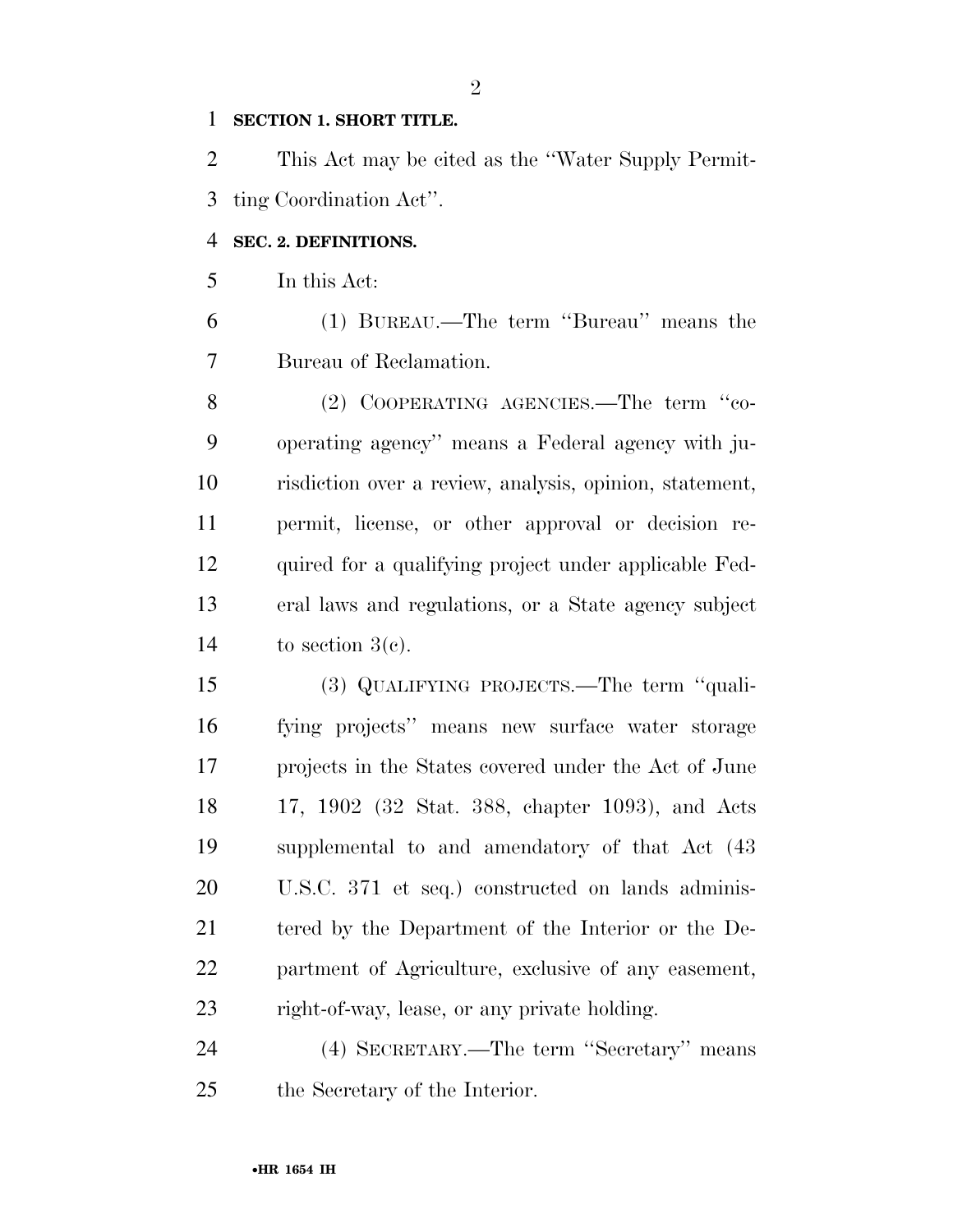(a) ESTABLISHMENT OF LEAD AGENCY.—The Bu- reau is established as the lead agency for purposes of co- ordinating all reviews, analyses, opinions, statements, per- mits, licenses, or other approvals or decisions required under Federal law to construct qualifying projects.

 (b) IDENTIFICATION AND ESTABLISHMENT OF CO- OPERATING AGENCIES.—The Commissioner of the Bureau shall—

 (1) identify, as early as practicable upon receipt of an application for a qualifying project, any Fed- eral agency that may have jurisdiction over a review, analysis, opinion, statement, permit, license, ap- proval, or decision required for a qualifying project under applicable Federal laws and regulations; and

 (2) notify any such agency, within a reasonable timeframe, that the agency has been designated as a cooperating agency in regards to the qualifying project unless that agency responds to the Bureau in writing, within a timeframe set forth by the Bureau, notifying the Bureau that the agency—

 (A) has no jurisdiction or authority with 24 respect to the qualifying project;

 (B) has no expertise or information rel-evant to the qualifying project or any review,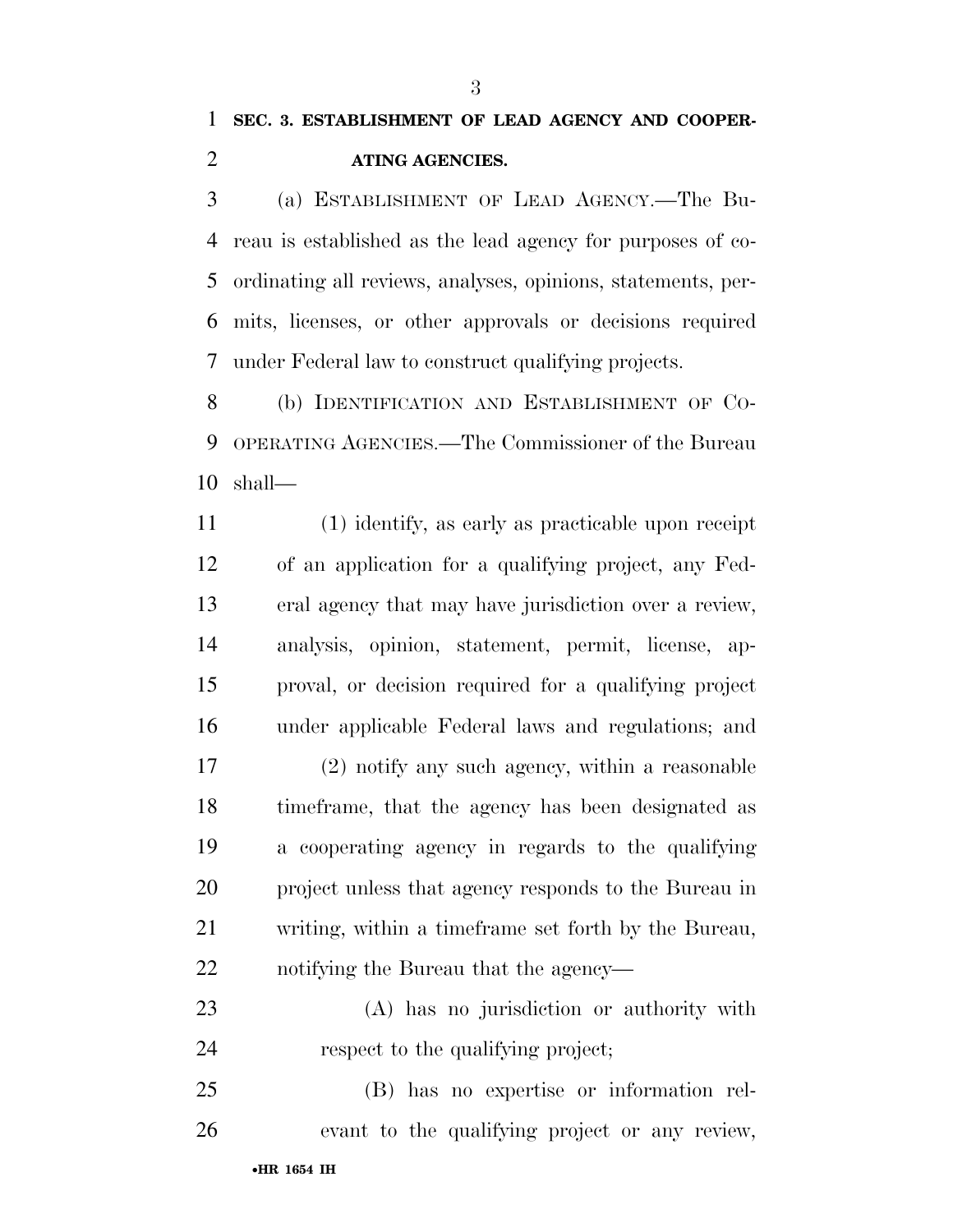| $\mathbf{1}$   | analysis, opinion, statement, permit, license, or        |
|----------------|----------------------------------------------------------|
| $\overline{2}$ | other approval or decision associated therewith;         |
| 3              | <b>or</b>                                                |
| $\overline{4}$ | (C) does not intend to submit comments                   |
| 5              | on the qualifying project or conduct any review          |
| 6              | of such a project or make any decision with re-          |
| 7              | spect to such project in a manner other than in          |
| 8              | cooperation with the Bureau.                             |
| 9              | (c) STATE AUTHORITY.—A State in which a quali-           |
| 10             | fying project is being considered may choose, consistent |
| 11             | with State law—                                          |
| 12             | (1) to participate as a cooperating agency; and          |
| 13             | $(2)$ to make subject to the processes of this Act       |
| 14             | all State agencies that—                                 |
| 15             | (A) have jurisdiction over the qualifying                |
| 16             | project;                                                 |
| 17             | (B) are required to conduct or issue a re-               |
| 18             | view, analysis, or opinion for the qualifying            |
| 19             | project; or                                              |
| 20             | (C) are required to make a determination                 |
| 21             | on issuing a permit, license, or approval for the        |
| 22             | qualifying project.                                      |
| 23             | SEC. 4. BUREAU RESPONSIBILITIES.                         |
| 24             | (a) IN GENERAL.—The principal responsibilities of        |
|                |                                                          |

the Bureau under this Act are—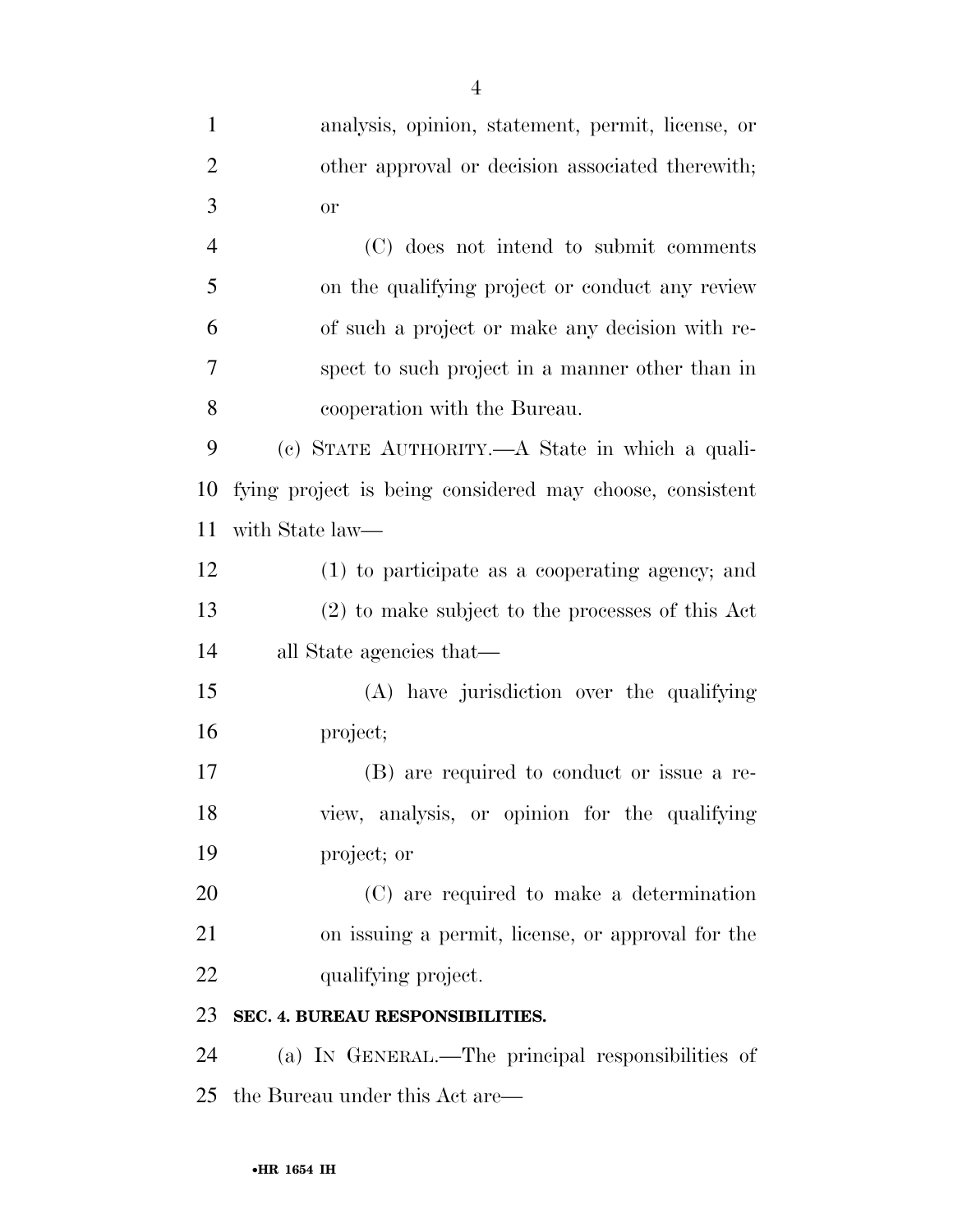(1) to serve as the point of contact for appli- cants, State agencies, Indian tribes, and others re- garding proposed qualifying projects; (2) to coordinate preparation of unified environ- mental documentation that will serve as the basis for all Federal decisions necessary to authorize the use of Federal lands for qualifying projects; and (3) to coordinate all Federal agency reviews necessary for project development and construction of qualifying projects. (b) COORDINATION PROCESS.—The Bureau shall have the following coordination responsibilities: (1) PREAPPLICATION COORDINATION.—Notify cooperating agencies of proposed qualifying projects not later than 30 days after receipt of a proposal and facilitate a preapplication meeting for prospec- tive applicants, relevant Federal and State agencies, and Indian tribes— (A) to explain applicable processes, data requirements, and applicant submissions nec- essary to complete the required Federal agency reviews within the timeframe established; and (B) to establish the schedule for the quali-fying project.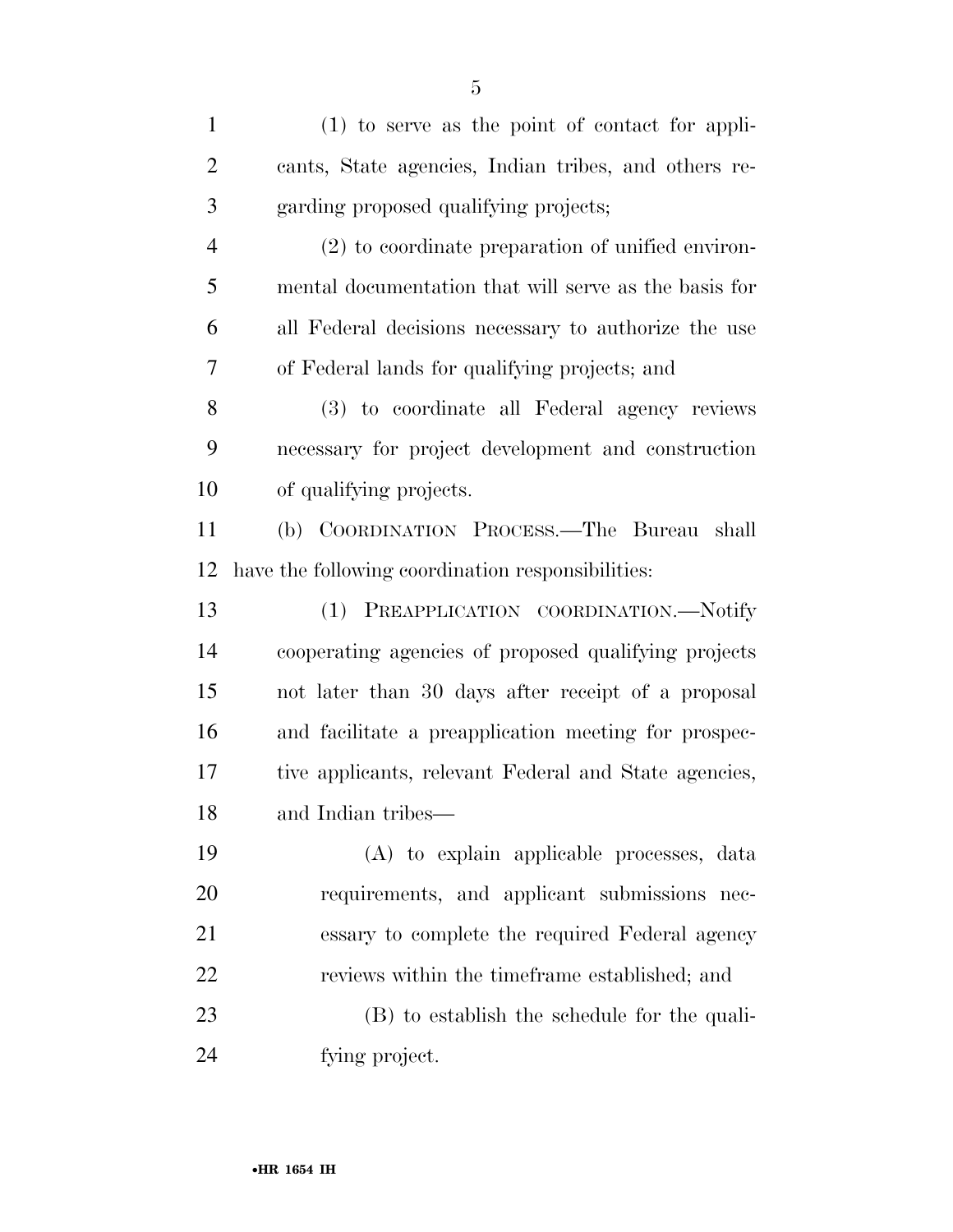| $\mathbf{1}$   | (2) CONSULTATION WITH COOPERATING AGEN-                |
|----------------|--------------------------------------------------------|
| $\overline{2}$ | CIES.—Consult with the cooperating agencies            |
| 3              | throughout the Federal agency review process, iden-    |
| 4              | tify and obtain relevant data in a timely manner,      |
| 5              | and set necessary deadlines for cooperating agencies.  |
| 6              | (3) SCHEDULE.—Work with the qualifying                 |
| 7              | project applicant and cooperating agencies to estab-   |
| 8              | lish a project schedule. In establishing the schedule, |
| 9              | the Bureau shall consider, among other factors—        |
| 10             | (A) the responsibilities of cooperating                |
| 11             | agencies under applicable laws and regulations;        |
| 12             | (B) the resources available to the cooper-             |
| 13             | ating agencies and the non-Federal qualifying          |
| 14             | project sponsor, as applicable;                        |
| 15             | (C) the overall size and complexity of the             |
| 16             | qualifying project;                                    |
| 17             | (D) the overall schedule for and cost of the           |
| 18             | qualifying project; and                                |
| 19             | (E) the sensitivity of the natural and his-            |
| 20             | toric resources that may be affected by the            |
| 21             | qualifying project.                                    |
| 22             | (4) ENVIRONMENTAL COMPLIANCE.-Prepare a                |
| 23             | unified environmental review document for each         |
| 24             | qualifying project application, incorporating a single |
| 25             | environmental record on which all cooperating agen-    |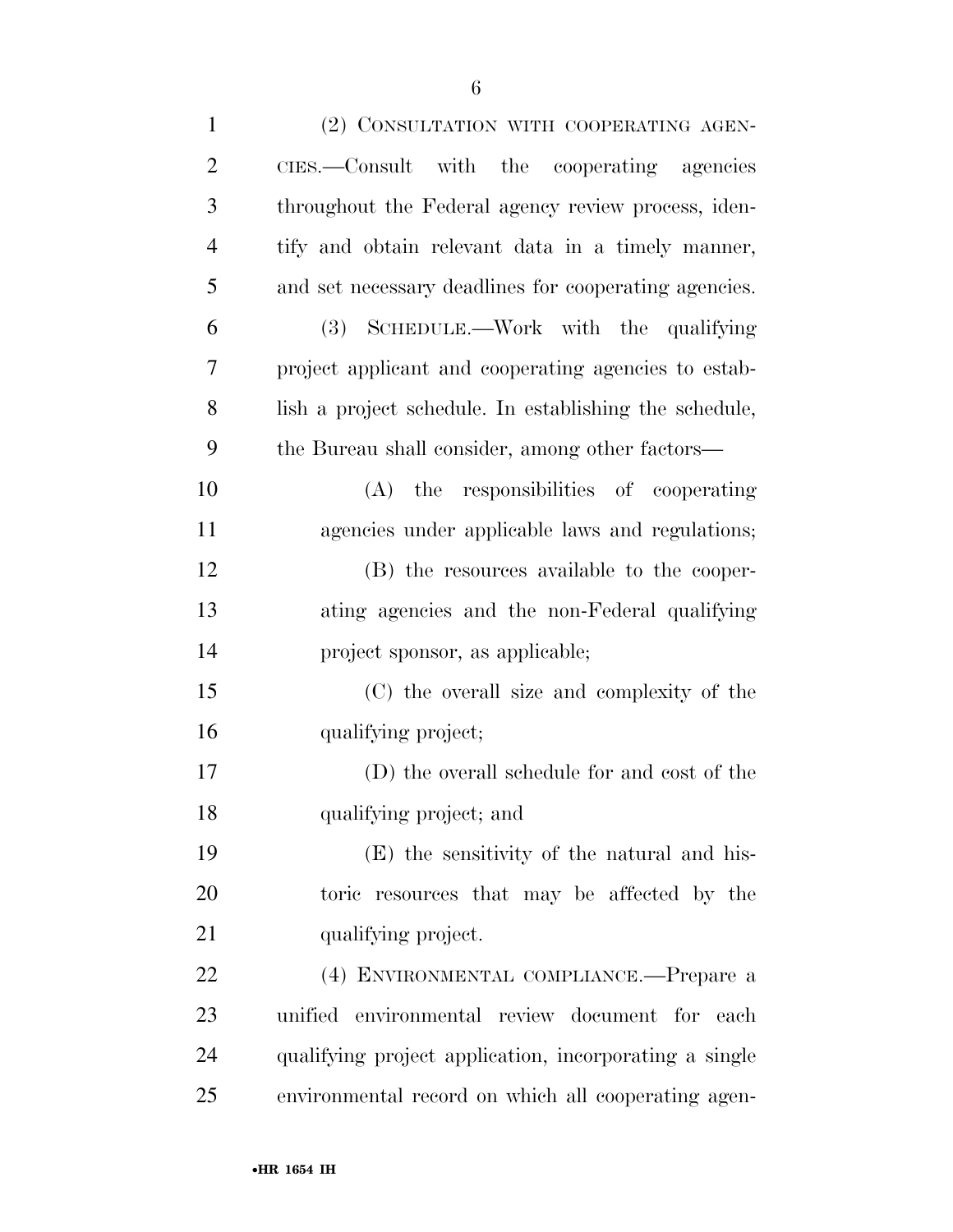| $\mathbf{1}$   | cies with authority to issue approvals for a given    |
|----------------|-------------------------------------------------------|
| $\overline{2}$ | qualifying project shall base project approval deci-  |
| 3              | sions. Help ensure that cooperating agencies make     |
| $\overline{4}$ | necessary decisions, within their respective authori- |
| 5              | ties, regarding Federal approvals in accordance with  |
| 6              | the following timelines:                              |
| 7              | (A) Not later than 1 year after acceptance            |
| 8              | of a completed project application when an en-        |
| 9              | vironmental assessment and finding of no sig-         |
| 10             | nificant impact is determined to be the appro-        |
| 11             | priate level of review under the National Envi-       |
| 12             | ronmental Policy Act of 1969 (42 U.S.C. 4321)         |
| 13             | $et seq.$ ).                                          |
| 14             | (B) Not later than 1 year and 30 days                 |
| 15             | after the close of the public comment period for      |
| 16             | a draft environmental impact statement under          |
| 17             | the National Environmental Policy Act of 1969         |
| 18             | $(42 \tU.S.C. 4321 \tet seq.), when an environ-$      |
| 19             | mental impact statement is required under the         |
| 20             | same.                                                 |
| 21             | CONSOLIDATED<br>(5)<br>ADMINISTRATIVE                 |
| 22             | RECORD.—Maintain a consolidated administrative        |
| 23             | record of the information assembled and used by the   |
| 24             | cooperating agencies as the basis for agency deci-    |
| 25             | sions.                                                |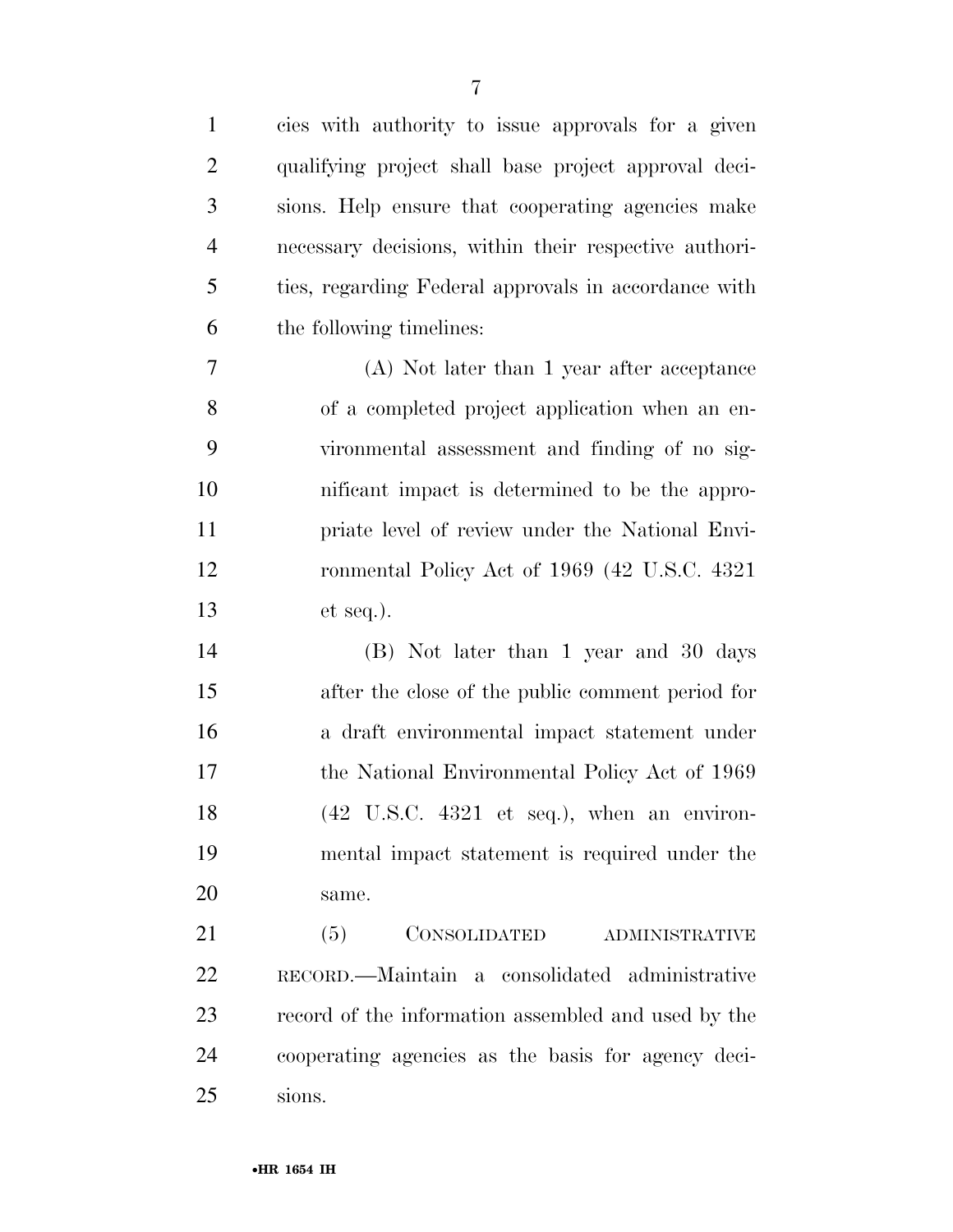(6) PROJECT DATA RECORDS.—To the extent practicable and consistent with Federal law, ensure that all project data is submitted and maintained in generally accessible electronic format, compile, and where authorized under existing law, make available such project data to cooperating agencies, the quali-fying project applicant, and to the public.

 (7) PROJECT MANAGER.—Appoint a project manager for each qualifying project. The project manager shall have authority to oversee the project and to facilitate the issuance of the relevant final authorizing documents, and shall be responsible for ensuring fulfillment of all Bureau responsibilities set forth in this section and all cooperating agency re-sponsibilities under section 5.

#### **SEC. 5. COOPERATING AGENCY RESPONSIBILITIES.**

(a) ADHERENCE TO BUREAU SCHEDULE.—

 (1) TIMEFRAMES.—On notification of an appli- cation for a qualifying project, the head of each co- operating agency shall submit to the Bureau a time- frame under which the cooperating agency reason- ably will be able to complete the authorizing respon-sibilities of the cooperating agency.

(2) SCHEDULE.—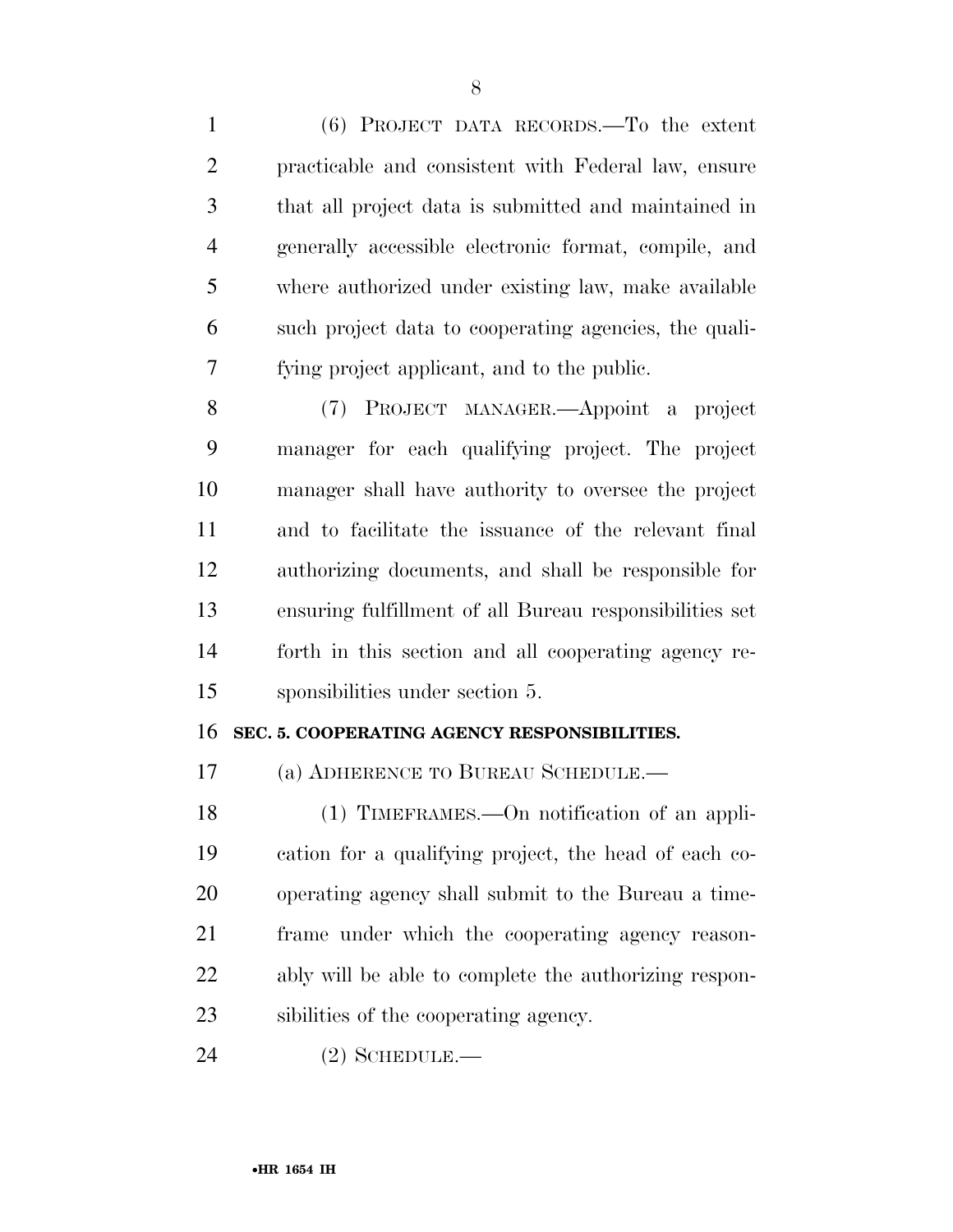(A) USE OF TIMEFRAMES.—The Bureau shall use the timeframes submitted under this subsection to establish the project schedule under section 4.

 (B) ADHERENCE.—Each cooperating agen- cy shall adhere to the project schedule estab- lished by the Bureau under subparagraph (A). (b) ENVIRONMENTAL RECORD.—The head of each cooperating agency shall submit to the Bureau all environ- mental review material produced or compiled in the course of carrying out activities required under Federal law, con- sistent with the project schedule established by the Bureau under subsection (a)(2).

 (c) DATA SUBMISSION.—To the extent practicable and consistent with Federal law, the head of each cooper- ating agency shall submit all relevant project data to the Bureau in a generally accessible electronic format, subject to the project schedule established by the Bureau under 19 subsection  $(a)(2)$ .

#### **SEC. 6. FUNDING TO PROCESS PERMITS.**

 (a) IN GENERAL.—The Secretary, after public notice in accordance with subchapter II of chapter 5, and chapter 7, of title 5, United States Code (commonly known as the ''Administrative Procedure Act''), may accept and expend funds contributed by a non-Federal public entity to expe-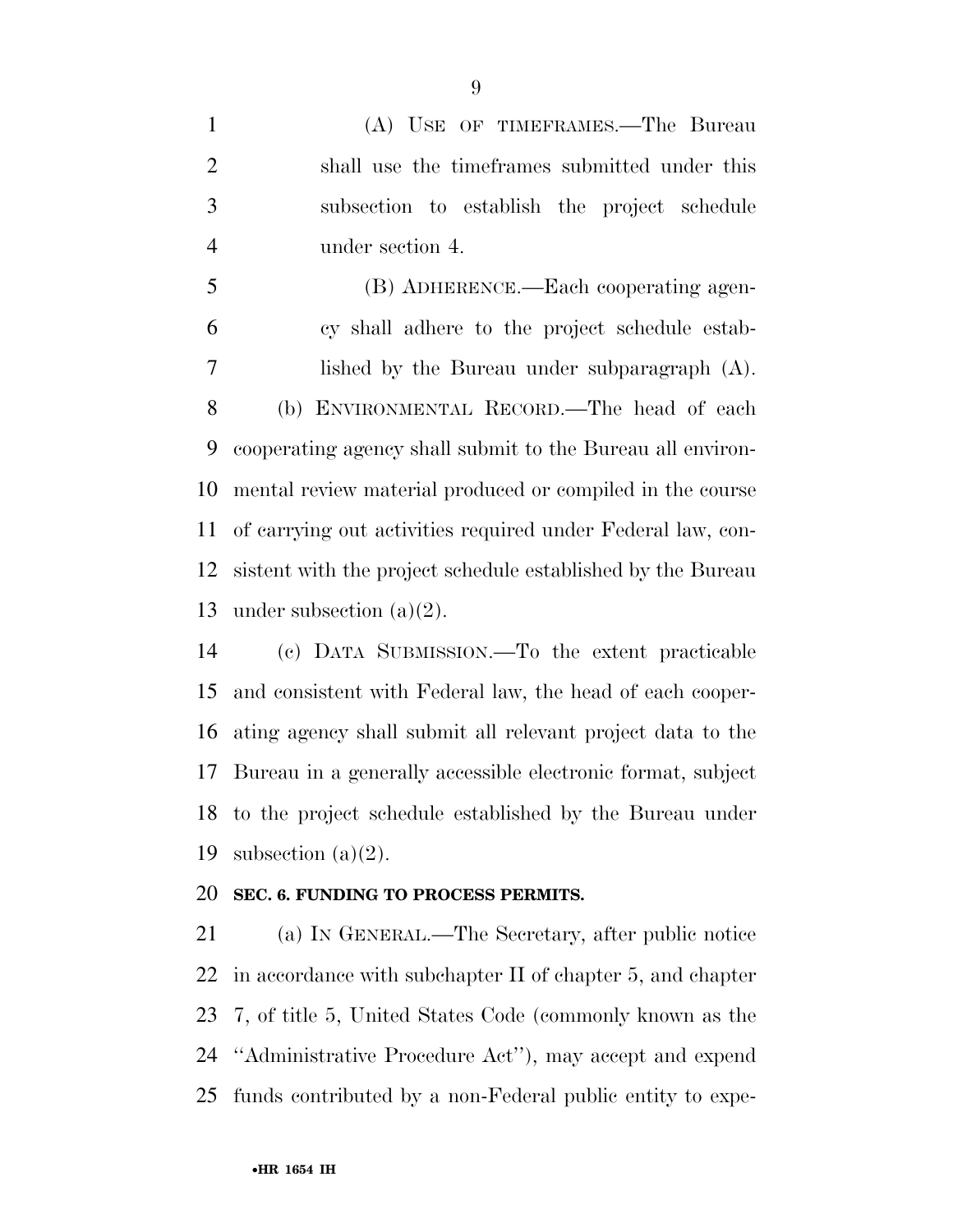dite the evaluation of a permit of that entity related to a qualifying project.

(b) EFFECT ON PERMITTING.—

 (1) IN GENERAL.—In carrying out this section, the Secretary shall ensure that the use of funds ac- cepted under subsection (a) will not substantively or procedurally impact impartial decisionmaking with respect to permits.

 (2) EVALUATION OF PERMITS.—In carrying out this section, the Secretary shall ensure that the eval- uation of permits carried out using funds accepted under this section shall—

 (A) be reviewed by the Regional Director of the Bureau of the region in which the quali- fying project or activity is located (or a des-ignee); and

 (B) use the same procedures for decisions 18 that would otherwise be required for the evalua- tion of permits for similar projects or activities not carried out using funds authorized under 21 this section.

 (3) IMPARTIAL DECISIONMAKING.—In carrying out this section, the Secretary and the head of each cooperating agency receiving funds under this sec-tion for a qualifying project shall ensure that the use